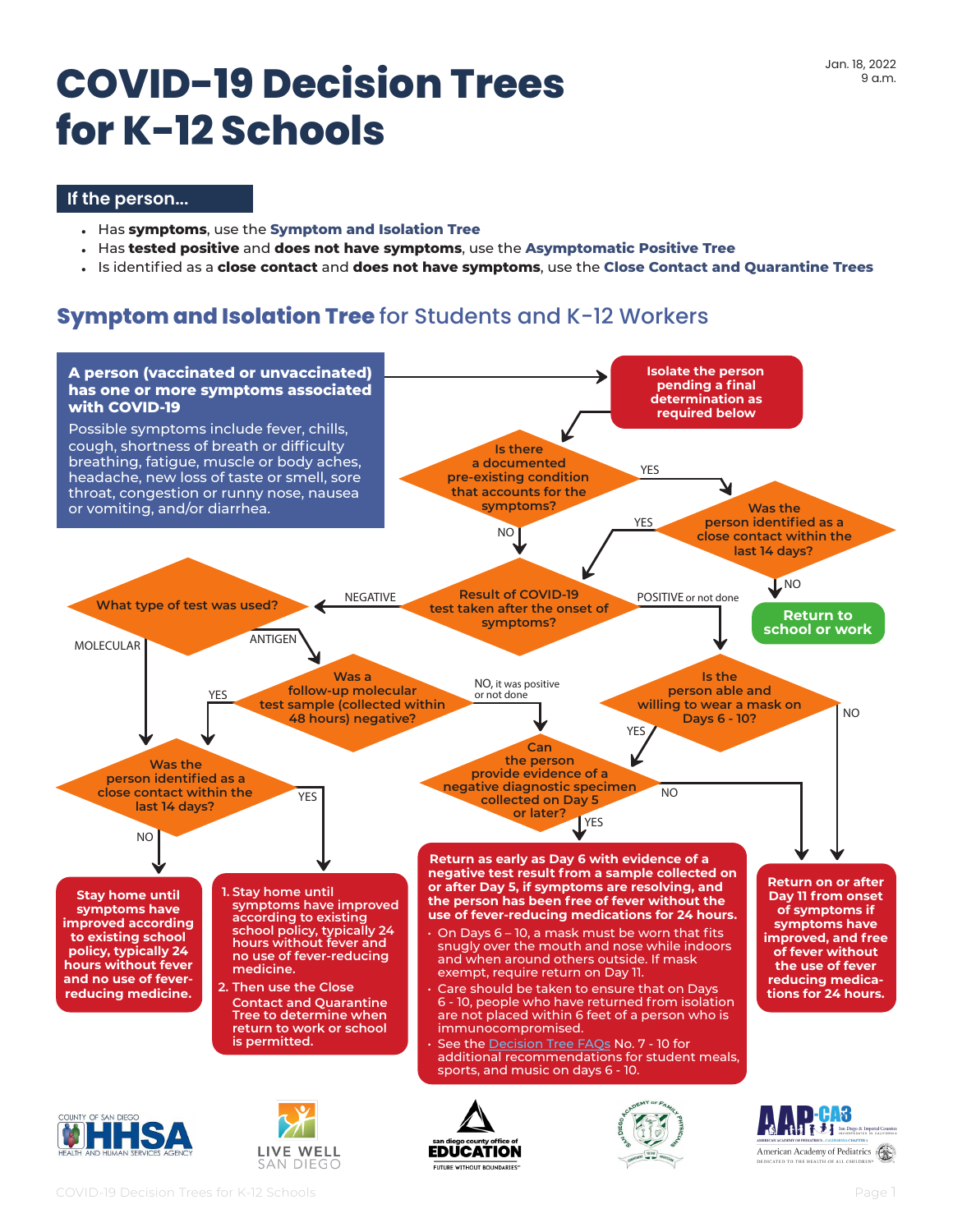## **Asymptomatic Positive Tree** for Students and K-12 Workers

**A person (vaccinated or unvaccinated) has tested positive for COVID-19 using any test type and does not have symptoms**

**Confirmation testing is not recommended**

#### **Isolate at home for 5 days from the date on which the first sample was collected.**

- Return on or after Day 6 with evidence that a diagnostic sample collected on or after Day 5 is negative.
- On Days 6 10, a mask must be worn that fits snugly over the mouth and nose while indoors and when around others outside.
- If unable or unwilling to test or mask as required, return on Day 11.
- If symptoms develop, isolate immediately and follow the *Symptom and Isolation Tree*.

## **Close Contact and Quarantine Tree** for Students

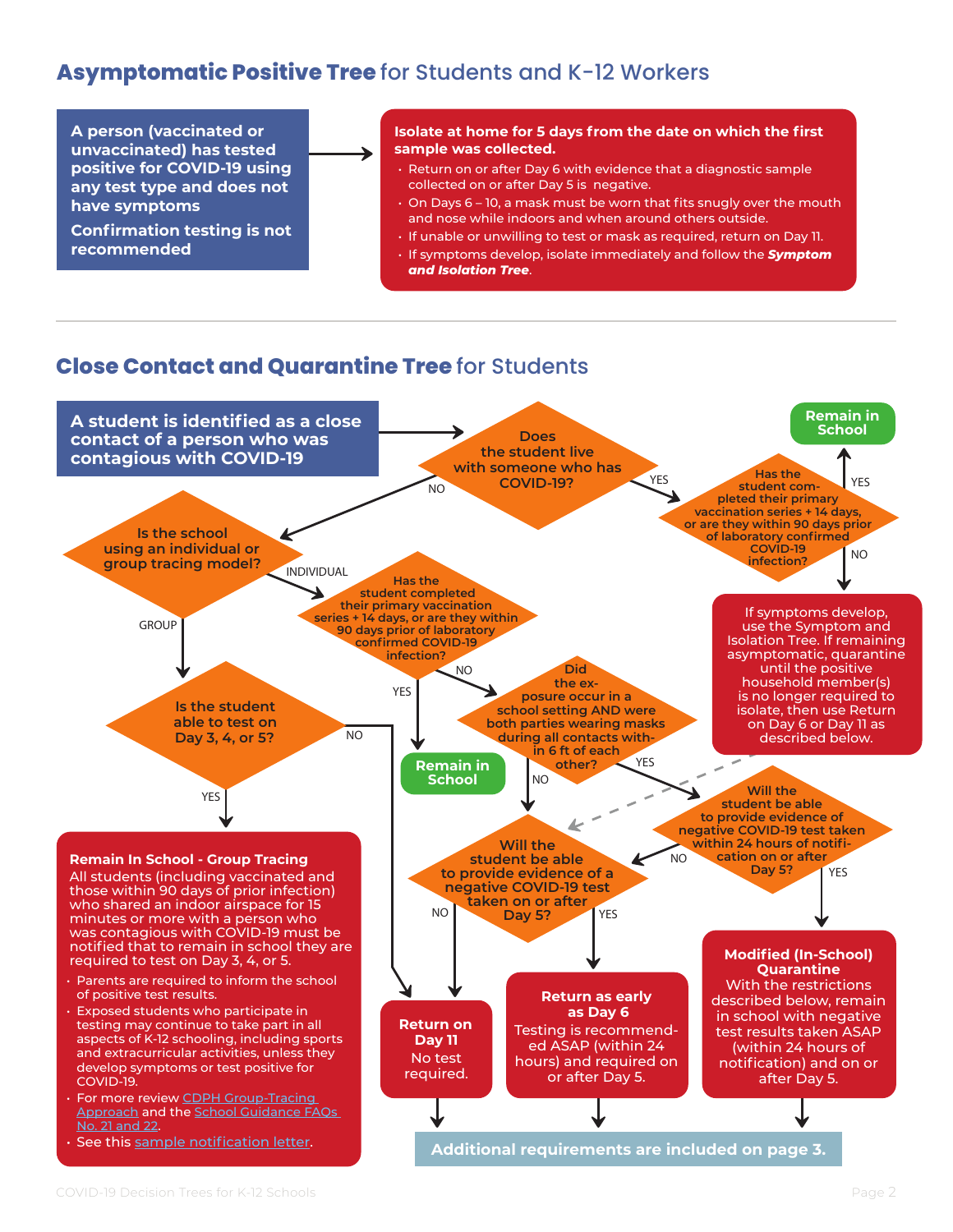**If the student cannot or will not follow the requirements listed below, quarantine for 10 days (return Day 11) is required.**

#### **Quarantine Requirements**

- **• Modified (in-school) Quarantine:** This option may only be used by student close contacts exposed in a setting supervised by school staff, when the COVID-19-positive person and student close contact were both wearing masks during all contacts with each other within 6 feet. To remain in school the student must test within 24 hours of notification, and on or after day 5. Rapid result (antigen) testing is recommended. The student may continue to participate in expanded learning or child care programs offered on the school campus, but must quarantine at home from all other before-school, after-school, and weekend activities. Activities may resume on or after Day 6 with evidence of a negative test sample collected on or after Day 5. (See FAQ answer No. 6).
- **• Return on Day 6:** It is recommended that the student close contact test ASAP. Return as early as Day 6 is authorized with evidence provided prior to return that a diagnostic specimen collected on or after Day 5 is negative. For household exposures, see the note below.
- **• Return on Day 11:** Allows a student to return on Day 11. Testing is recommended on Day 5, 6, or 7, but not required. For household exposures, see the note below.
- **• Household Exposures:** For return on Day 6 or Day 11, Day 1 of quarantine begins on the day that the COVID-positive household member is no longer required to isolate. See questions 3 and 4 of the [Decision Tree FAQs](https://covid-19.sdcoe.net/Health-Practices/Guidelines-for-Schools#faq) for more information and requirements.
- **• If symptoms develop or a positive test result occurs** during quarantine, require isolation at home and consult the Symptom and Isolation or Asymptomatic Positive tree.

### **Additional Requirements for Return Before Day 11**

- Students must agree to self-monitor for symptoms, wear a face covering over their nose and mouth as required, use good hand hygiene practices, and use good cough and sneeze etiquette.
- Accommodations (like changes in the close contact's work, room, seat, or bus assignments) should be made to ensure that close contacts returning before Day 11 will not be near others who are immunocompromised (i.e, solid organ or bone marrow transplant, chemotherapy, similarly reduced ability to fight infections). If these accommodations cannot be made the close contact must quarantine for 10 days.

### **Other Notes on Quarantine**

 $\cdot$  The number of days required for quarantine is counted from the day after the person's last close contact with a person who is contagious with COVID-19. Please see FAQ No. 1 under "isolation" for information on how long people are considered to be contagious.